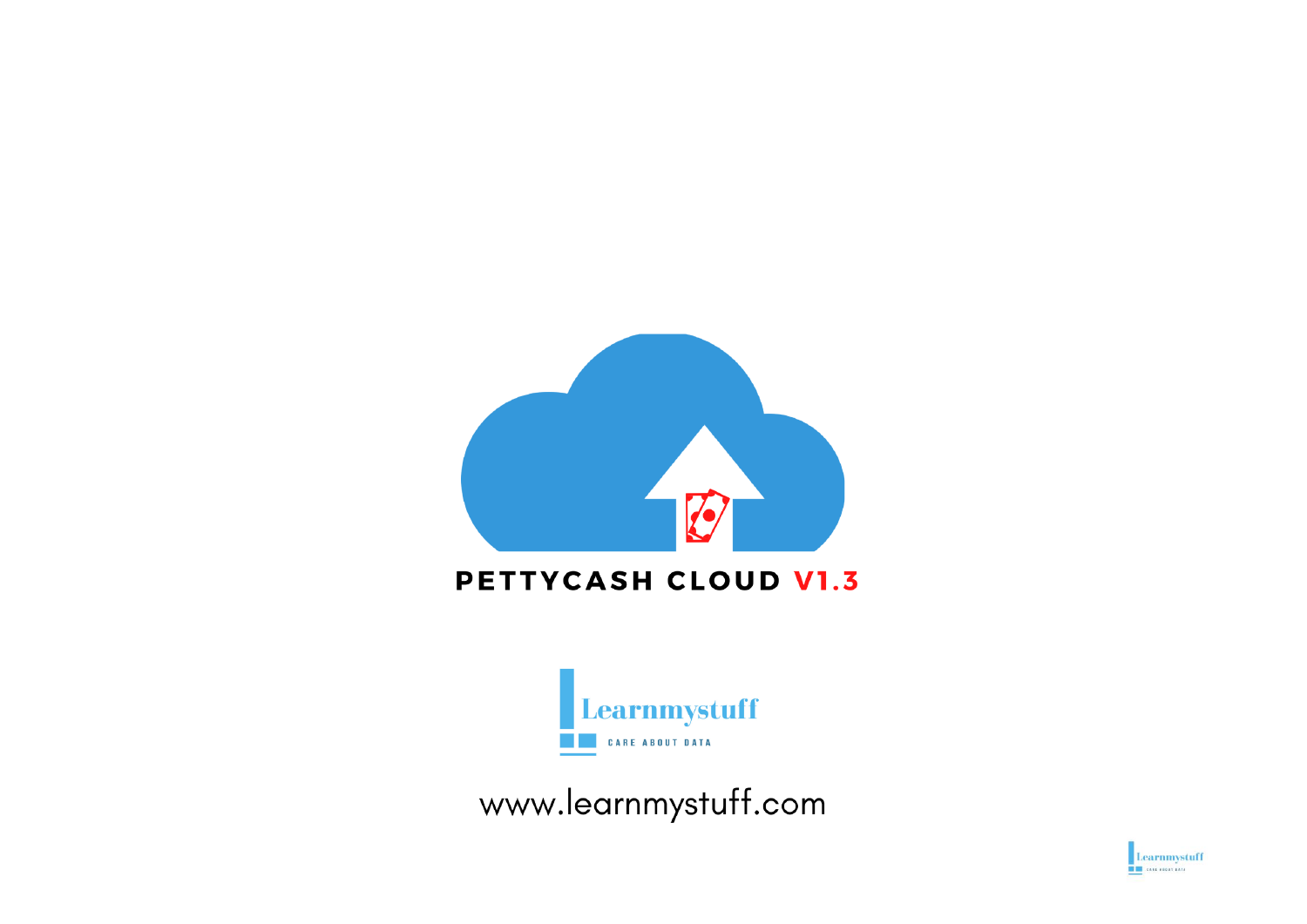## **About Petty Cash System**

Petty Cash remains an area of company finance that receives a small amount for running their daily expenses and therefore receives minimal attention, due to this it makes petty cash a high potential risk. An improperly managed petty cash could make the workplace susceptible to fraud and compliance breaches. Therefore, a system in place could help the business proactively manage risk and keep track of its small finances for daily business operations.

One of the major advantages about using petty cash system is the option to not count or touch physical money to know it's balance availability at any time or even avoid the usage of cash counting machines. Petty cash can be released based on the balance availability in the system which at the end of the day should reconcile with your physical money present inside counter. Whenever cash is released in the system, balances are automatically updated on real time and the transaction is recorded against the user whoever has released cash along with the receiver's name, department, and proof of claim attachment. This helps you keep track and maintain document record for future management reporting and company audits. Also, when cash balances run low, system gives you the option to top up petty cash balances against each department in your organization so you can continue to disperse money based on the daily needs.

Petty cash management security access control is in place so that only authorized users are given privilege for maintaining cash register, dispersing cash, and uploading cash balances. Each user has separate account limits and cash can be released only based on the limit allocated against each petty cash user account. This cloud-based management approach allows any number of petty cash accounts to be centrally managed and tracked on real time.

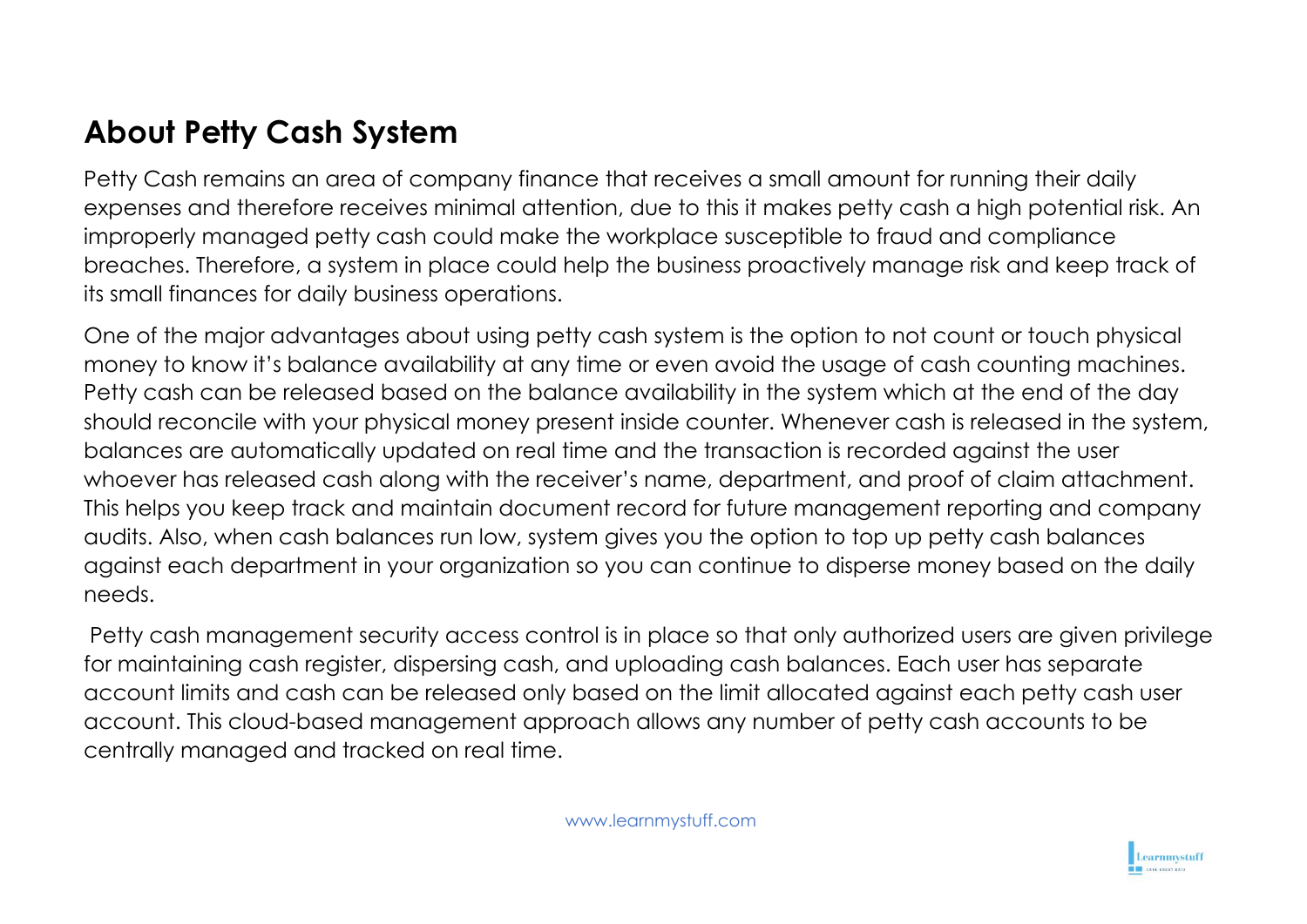## **Screen 1 – Home Page**



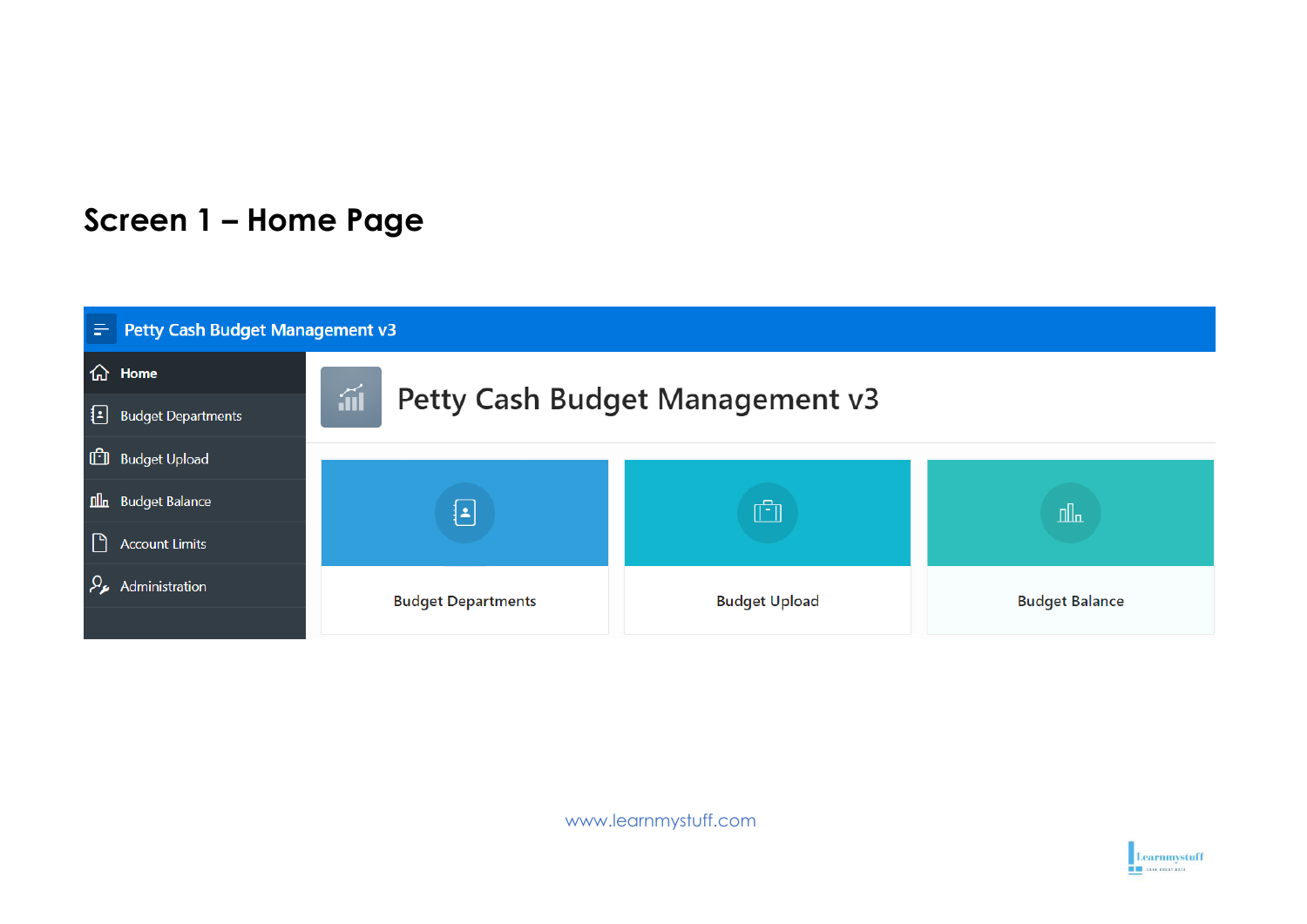## **Screen 2 - Petty Cash Budget Departments**

| d Home                                     | <b>Budget Departments</b>                                                                      |                                 |  |  |  |
|--------------------------------------------|------------------------------------------------------------------------------------------------|---------------------------------|--|--|--|
| <b>Budget Departments</b>                  |                                                                                                |                                 |  |  |  |
| <b>ED</b> Budget Upload                    | $Q \vee$<br>Search: All Text Columns<br>Go<br>Edit<br>Save<br>Actions $\smallsmile$<br>Add Row | $\overline{\mathfrak{S}}$ Reset |  |  |  |
| <b>nl</b> Budget Balance                   | $\equiv$<br><b>Department Name</b>                                                             |                                 |  |  |  |
| Account Limits                             | $\boxed{\triangleright}$<br>$\equiv$<br>HR                                                     |                                 |  |  |  |
| $\mathcal{P}_{\mathcal{F}}$ Administration | $\Box$<br>$\equiv$<br>$\ensuremath{\mathsf{IT}}$                                               |                                 |  |  |  |
|                                            | $\Box$<br>$\equiv$<br>FINANCE                                                                  |                                 |  |  |  |
|                                            | $\Box$<br>三<br>PROCURMENT                                                                      |                                 |  |  |  |
|                                            | 亖<br>MARKETING                                                                                 |                                 |  |  |  |

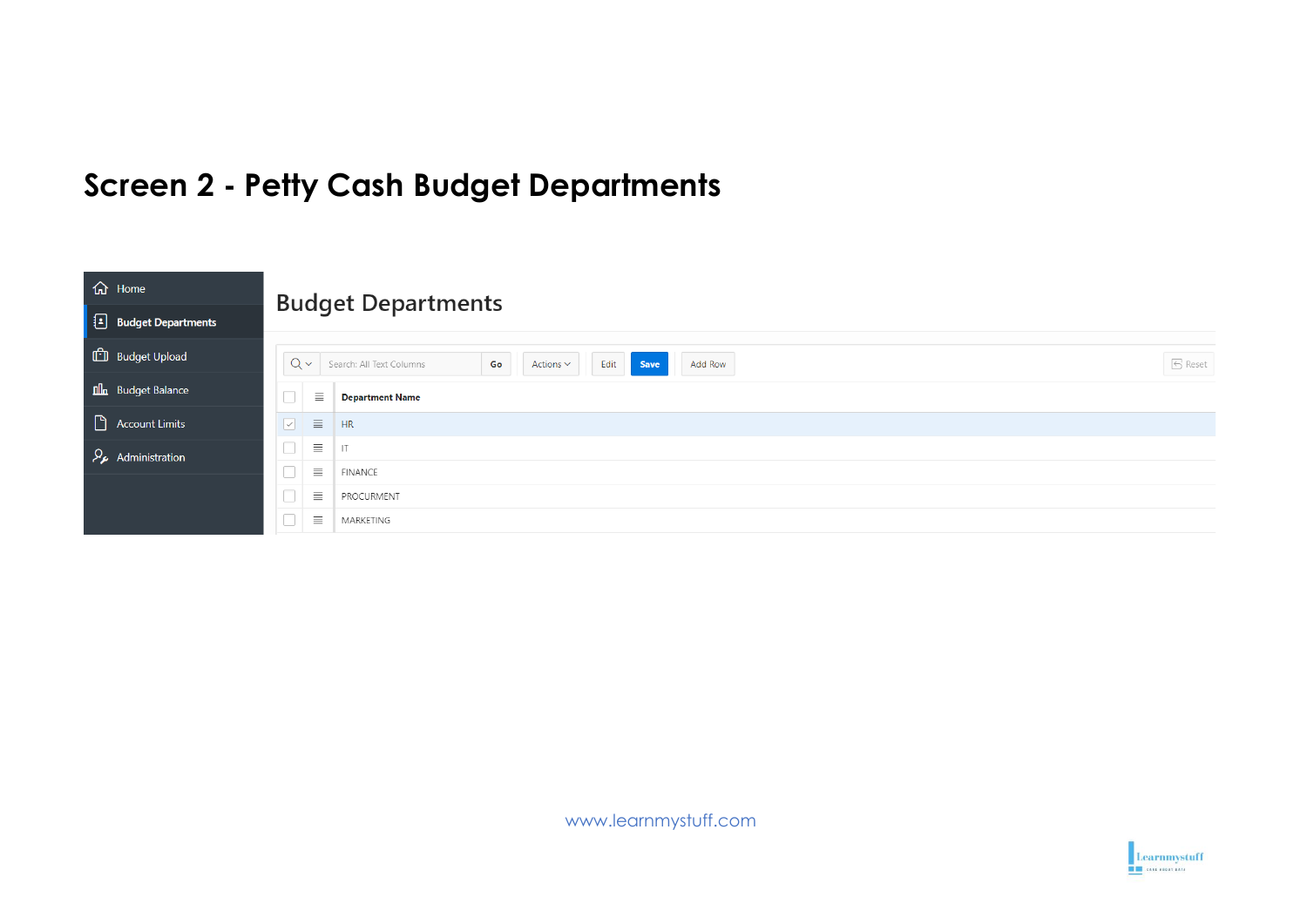## **Screen 3 - Petty Cash Budget Upload**

| d Home                    |                                      |                          |                                                 |                      |  |  |
|---------------------------|--------------------------------------|--------------------------|-------------------------------------------------|----------------------|--|--|
| Budget Departments        | <b>Budget Upload</b>                 |                          |                                                 |                      |  |  |
| <b>CD</b> Budget Upload   | $Q \vee$                             | Search: All Text Columns | Edit<br>Add Row<br>Save<br>Go<br>Actions $\vee$ | $\boxed{\leq}$ Reset |  |  |
| <b>Ill</b> Budget Balance | $\Box$<br>$\equiv$                   | <b>Department</b>        | <b>Budget Name</b>                              | <b>Budget</b>        |  |  |
| Account Limits            | $\equiv$<br>$\vert\vee\vert$         | <b>HR</b>                | BUDGET-2022                                     | 59,850               |  |  |
| Administration            | $\equiv$<br>$\overline{\phantom{a}}$ | $\mathsf{I}\mathsf{T}$   | BUDGET-2022                                     | 49,700               |  |  |
|                           | 亖<br>$\sim$                          | FINANCE                  | BUDGET-2022                                     | 67,650               |  |  |
|                           | 亖<br>$\overline{\phantom{a}}$        | PROCURMENT               | BUDGET-2022                                     | 64,000               |  |  |
|                           | $\equiv$<br>$\overline{\phantom{a}}$ | MARKETING                | BUDGET-2022                                     | 45,000               |  |  |

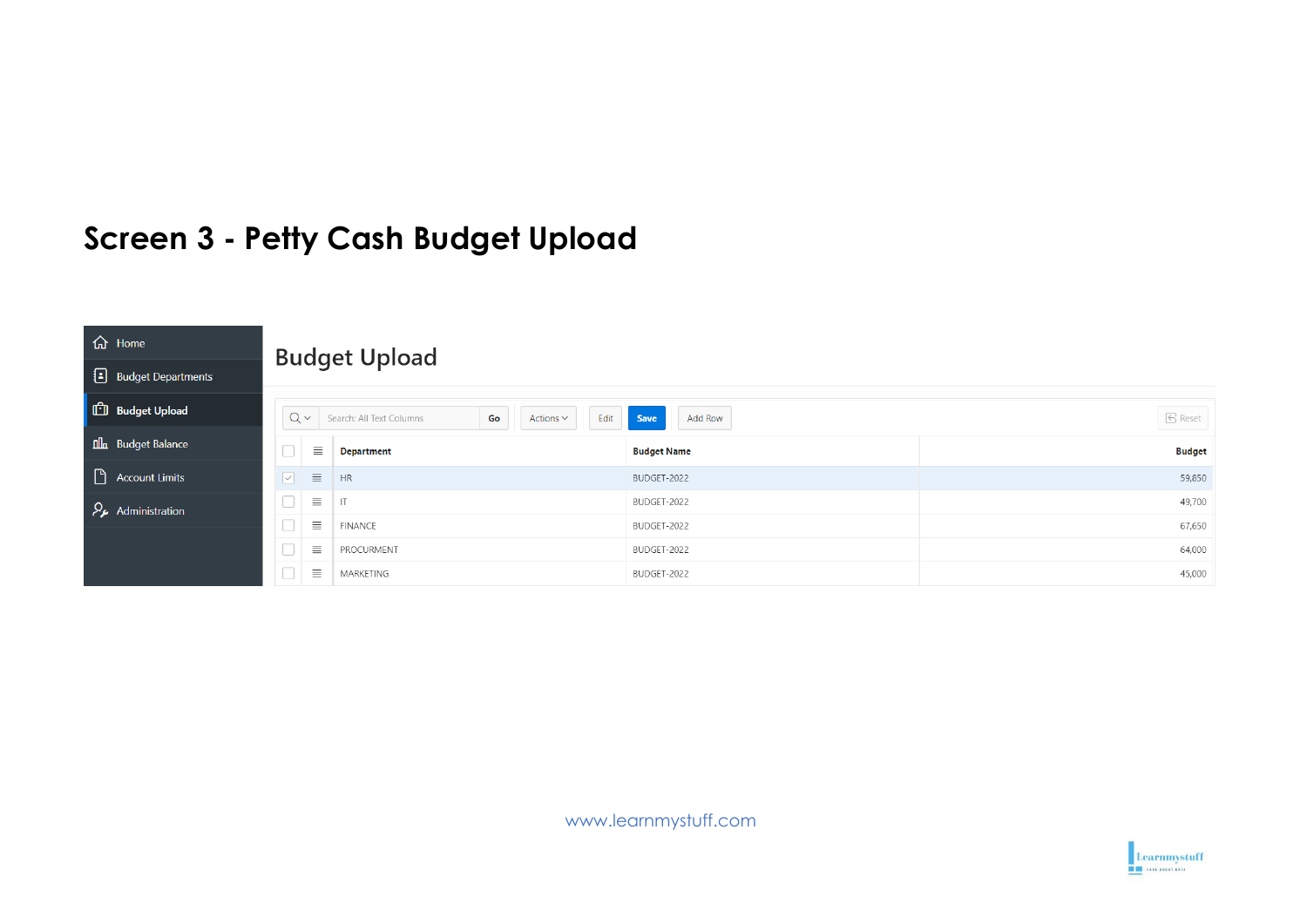## **Screen 4 - Petty Cash Budget Balance**



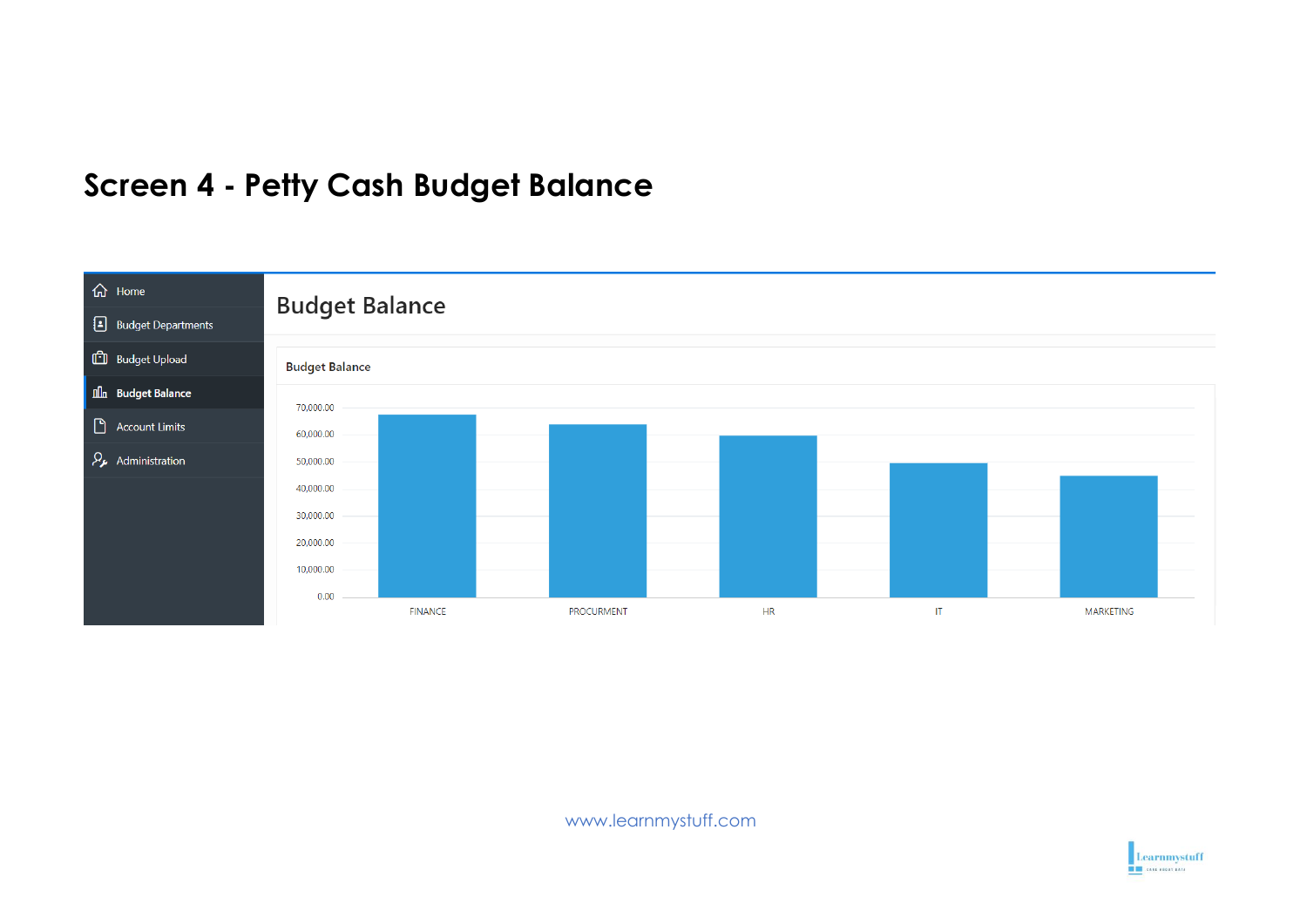## **Screen 5 - Petty Cash User Account Limits**

| d Home                                | <b>Account Limits</b>                                                                          |                     |
|---------------------------------------|------------------------------------------------------------------------------------------------|---------------------|
| Budget Departments                    |                                                                                                |                     |
| <b>ED</b> Budget Upload               | $Q \vee$<br><b>Save</b><br>Search: All Text Columns<br>Edit<br>Go<br>Actions $\vee$<br>Add Row | <b>6</b> Reset      |
| <b>nl</b> <sub>n</sub> Budget Balance | $\Box$<br>$\equiv$<br><b>User Name</b>                                                         | <b>Limit Amount</b> |
| $\Box$ Account Limits                 | $\equiv$<br>USER01<br>$\vert \vee \vert$                                                       | 5000                |
|                                       | $\Box$<br>$\equiv$<br>USER02                                                                   | 3000                |
| Administration                        | $\Box$<br>$\equiv$<br>USER03                                                                   | 2000                |
|                                       | 1 rows selected                                                                                | Total 3             |
|                                       |                                                                                                |                     |

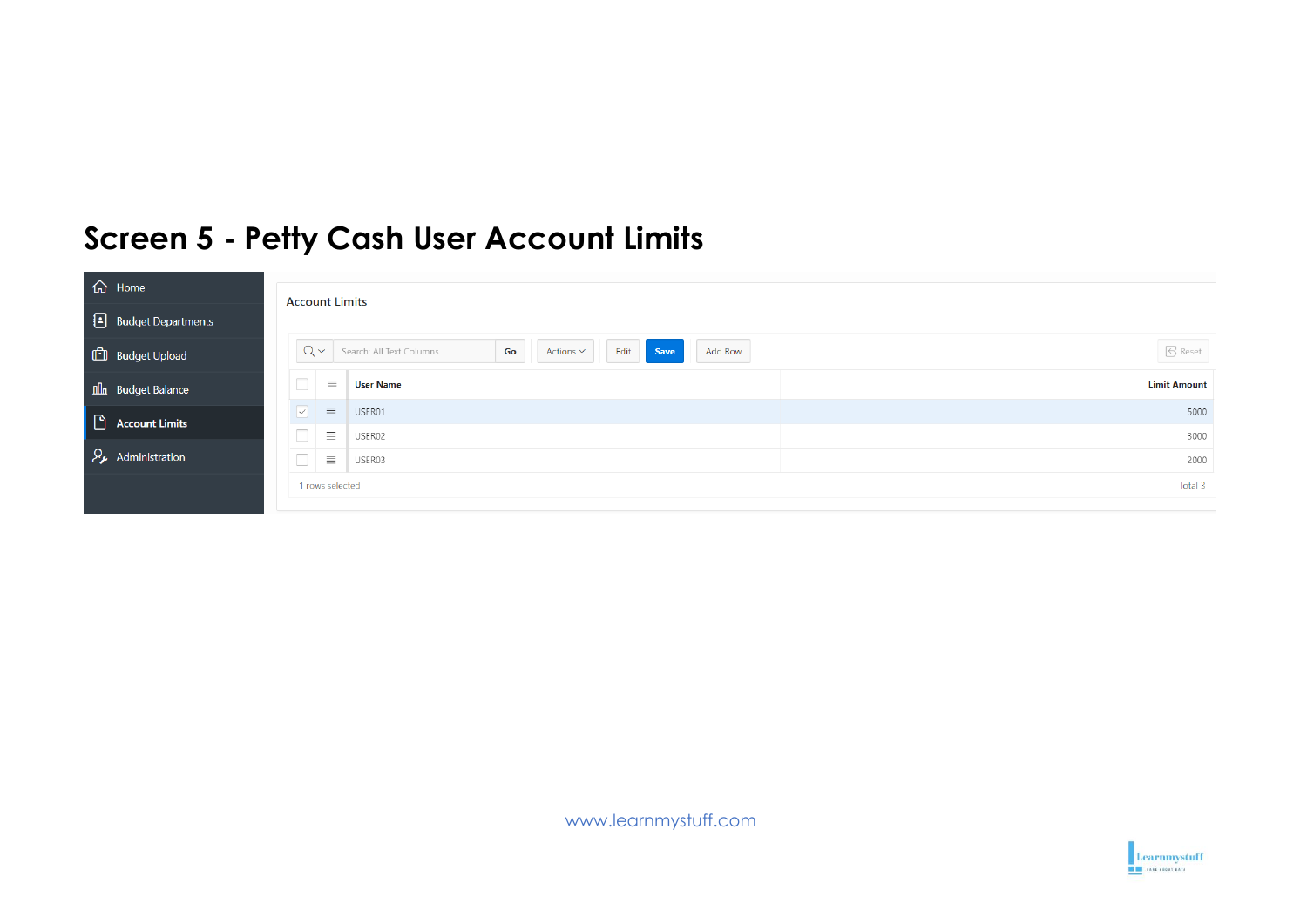### $\hat{h}$  Home **Employees nl**<sub>n</sub> Budget Balance  $\mathcal{R}$  Employees  $Q \vee$  Search: All Text Columns Save Add Row  $\overline{\Theta}$  Reset Edit Go Actions  $\vee$  $\equiv$  Cash Register  $\Box$  $\equiv$ Edept **Last Name First Name** Cash Transactions  $\boxed{\circ}$   $\equiv$  $HR$ Chitra jacob  $\Box$  $\equiv$   $\pi$ Praveen David jacob Report Parameter  $\Box$  $\equiv$   $\perp$   $\pi$ David tom Administration  $\Box$  $\equiv$   $\top$ Larry king  $\Box \quad \equiv$ **FINANCE** Den mark  $\Box \quad \equiv$ **FINANCE** lorry com  $\Box$  $\equiv$ PROCURMENT Ahmed Hussain  $\Box$   $\equiv$  MARKETING Khaled Zain

## **Screen 6 - Petty Cash Employee Management**

www.learnmystuff.com

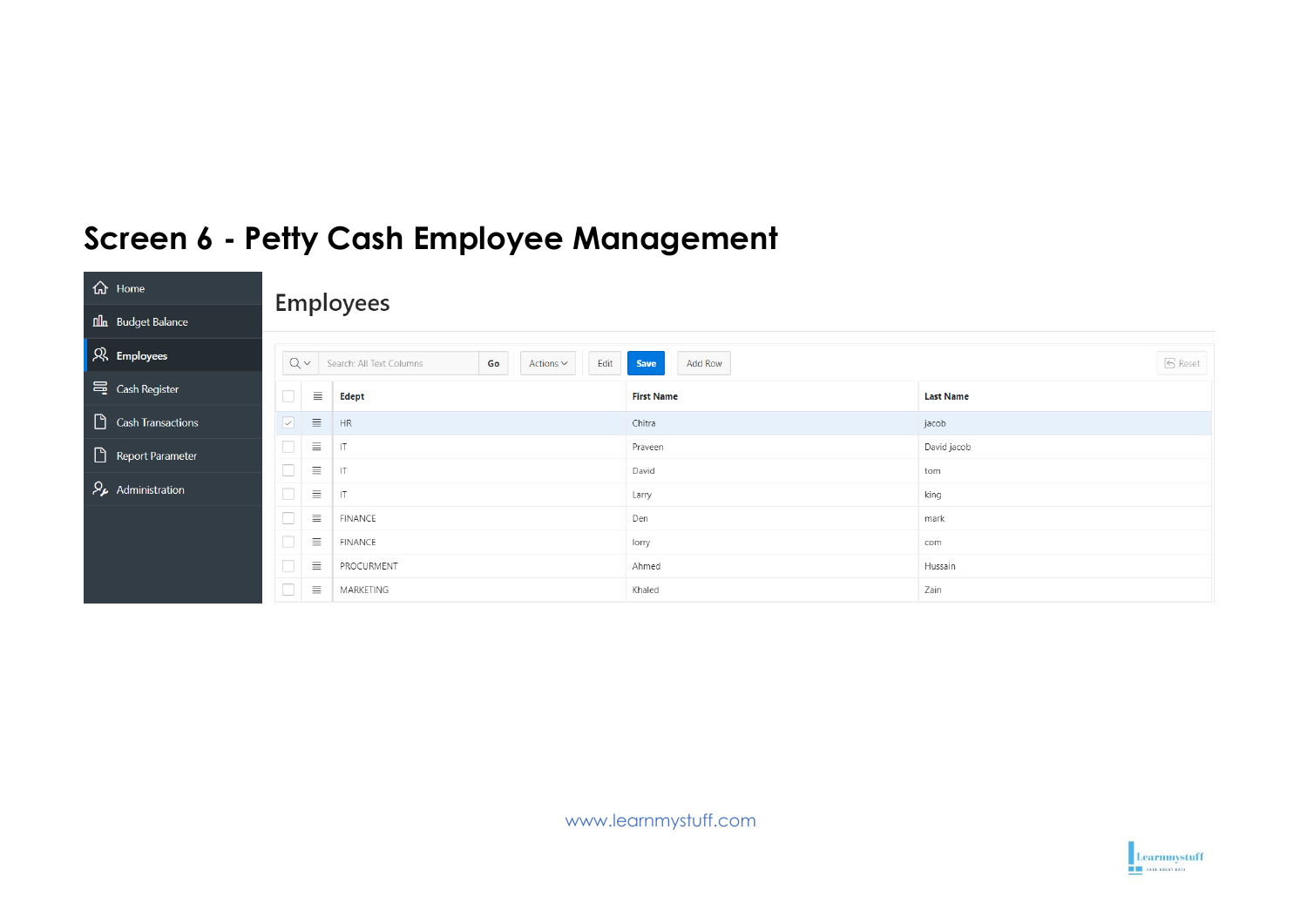## **Screen 7 - Cash Register with Claim Proof Attachment's**

| <b>命</b> Home                              | <b>Cash Register</b>              |                          |
|--------------------------------------------|-----------------------------------|--------------------------|
| <b>Ill</b> Budget Balance                  |                                   |                          |
| R Employees                                | Pettycash Trans V3                |                          |
| $\equiv$ Cash Register                     |                                   |                          |
| Cash Transactions                          | <b>Budget Name</b><br>BUDGET-2022 | $\small\smile$           |
| Report Parameter                           | Pdept                             | $\checkmark$             |
| $\mathcal{P}_{\mathcal{F}}$ Administration |                                   |                          |
|                                            | Emp                               | $\checkmark$             |
|                                            | <b>Transaction Date</b>           | $\qquad \qquad \boxplus$ |
|                                            | Amount                            |                          |
|                                            | Reason                            |                          |
|                                            | Claims File                       |                          |
|                                            | Choose file                       | $\Gamma_{\!\alpha}$      |

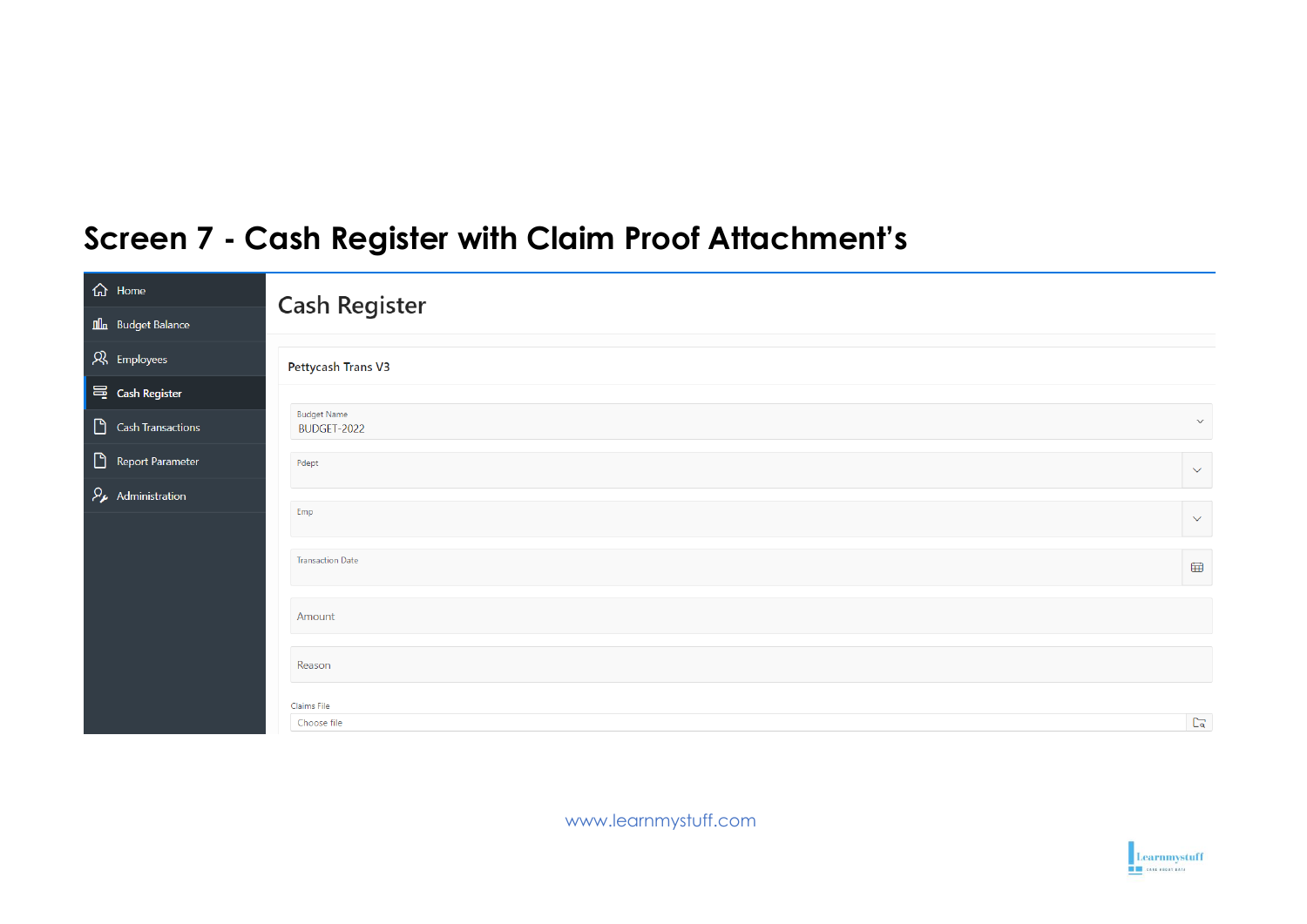## **Screen 8 - Petty Cash Report Screen**

| <b>命</b> Home                             | <b>Parameters</b>                                     |
|-------------------------------------------|-------------------------------------------------------|
| <b>nla</b> Budget Balance                 |                                                       |
| $\mathcal{R}$ Employees                   | From Date<br>To Date<br>$\qquad \qquad \boxplus$<br>曲 |
| 号 Cash Register                           | Department<br>$\checkmark$                            |
| $\Box$ Cash Transactions                  |                                                       |
| Report Parameter                          | Submit                                                |
| $\mathcal{P}_{\mathbf{z}}$ Administration |                                                       |
|                                           | Report                                                |
|                                           |                                                       |

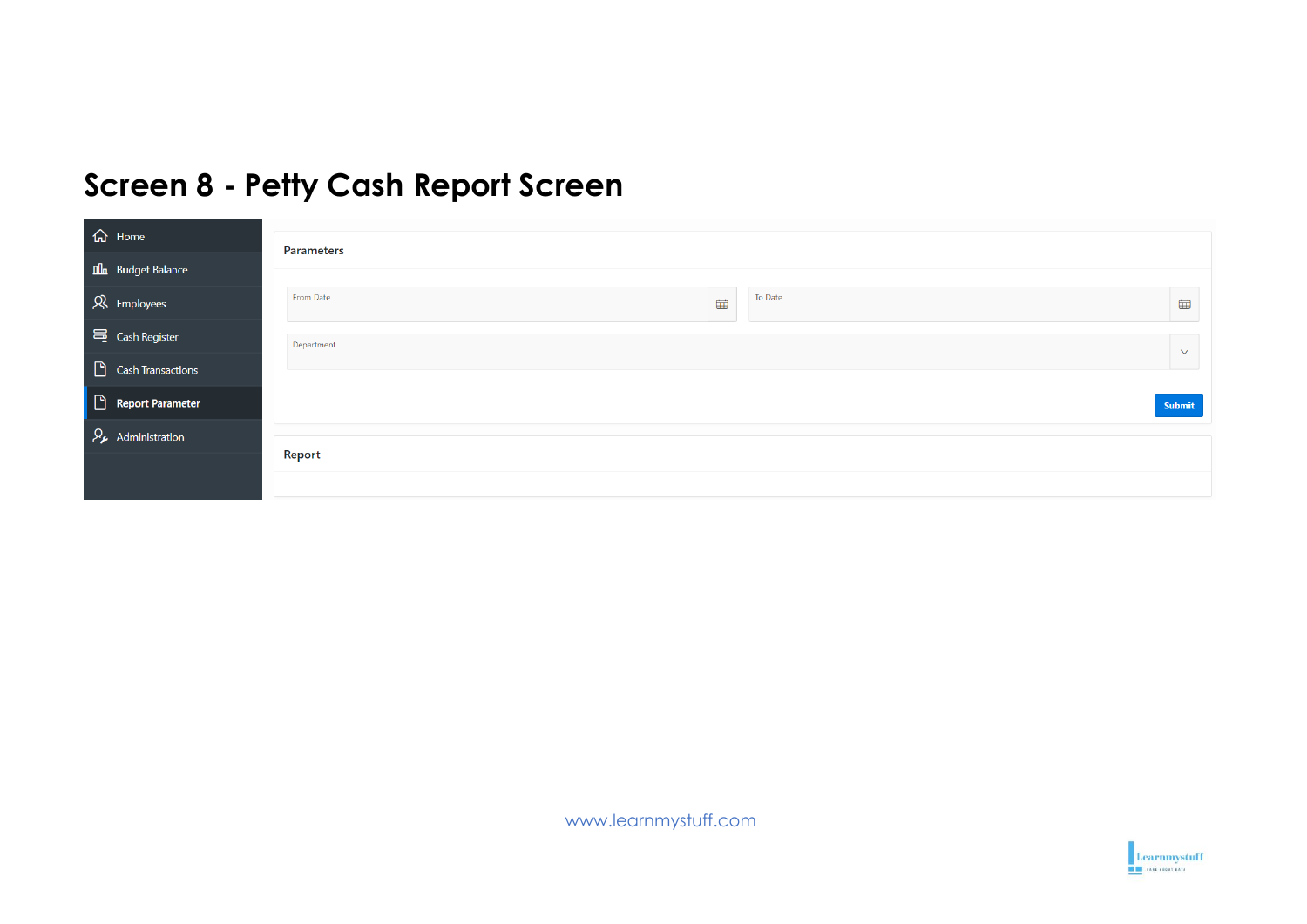## **Screen 9 - Petty Cash Logs with Claim Proof**

| d Home                   | $Q \vee$           | Go                    | Actions $\vee$    |                      |        |                     |                          |
|--------------------------|--------------------|-----------------------|-------------------|----------------------|--------|---------------------|--------------------------|
| <b>nl</b> Budget Balance | <b>Budget Name</b> | <b>Transaction Id</b> | <b>Dept Name</b>  | <b>Full Name</b>     |        | Amount Created Date | <b>Claim Attachments</b> |
| R Employees              | BUDGET-2022        | 312                   | <b>FINANCE</b>    | Den mark             | 2200   | 12/28/2021          | Download                 |
| 号 Cash Register          | BUDGET-2022        | 311                   | <b>FINANCE</b>    | Den mark             | 150.25 | 12/22/2021          | Download                 |
| Cash Transactions        | BUDGET-2022        | 309                   | <b>HR</b>         | Chitra jacob         | 150    | 12/22/2021          | Download                 |
|                          | BUDGET-2022        | 310                   | <b>PROCURMENT</b> | <b>Ahmed Hussain</b> | 1000.5 | 12/22/2021          | Download                 |
| Report Parameter         |                    |                       |                   |                      |        |                     | $1 - 4$                  |

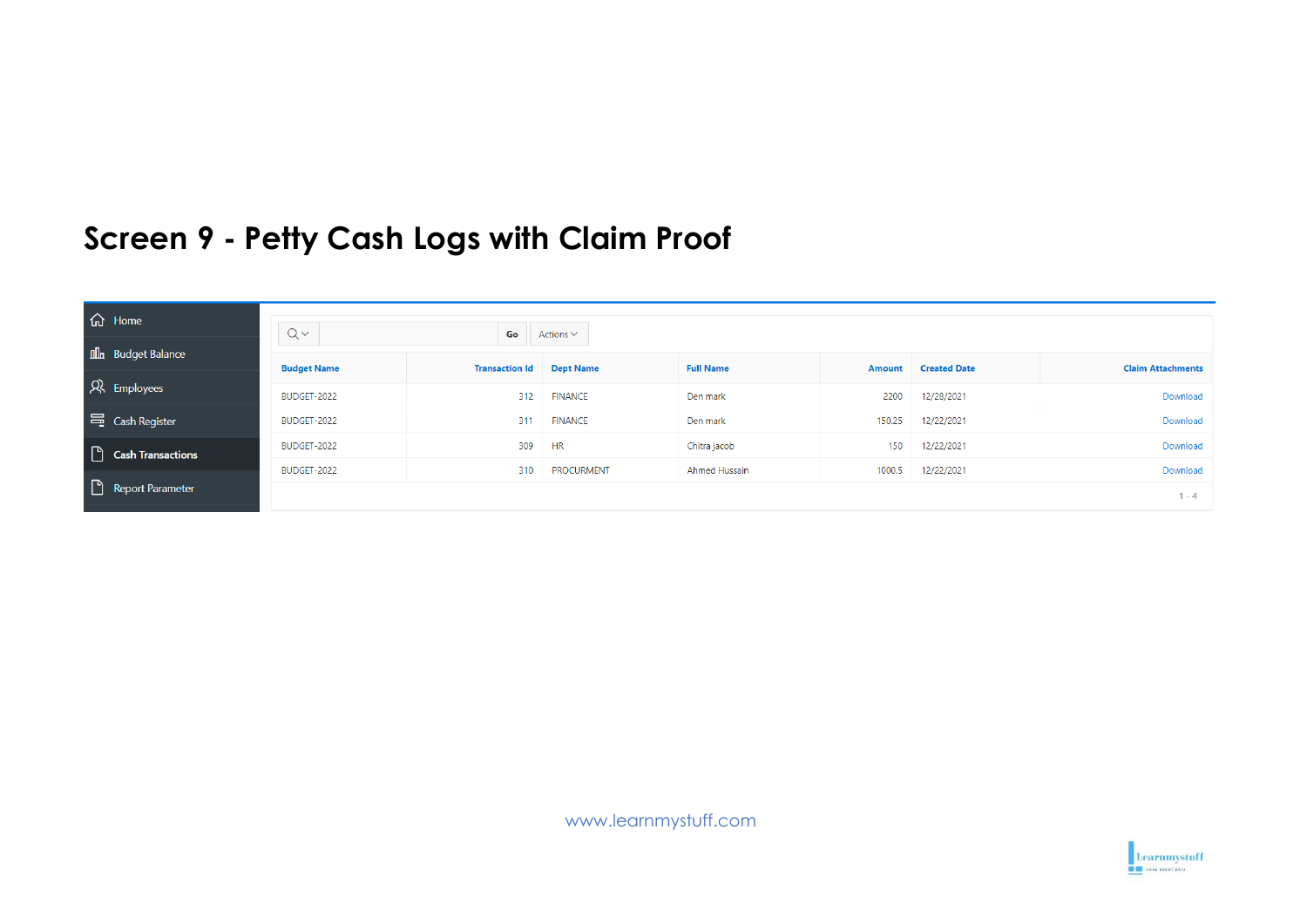## **Product Features:**

- Maintain petty cash balance against each Department or Accounts
- Petty Cash employee and department management
- Petty Cash Budget upload
- Petty Cash balance information available real time
- Register Petty Cash transactions and Proof of Claim Attachments
- Track Petty Cash logs
- Petty Cash User Account Limits
- Management interactive reports
- Mobile user-friendly screens